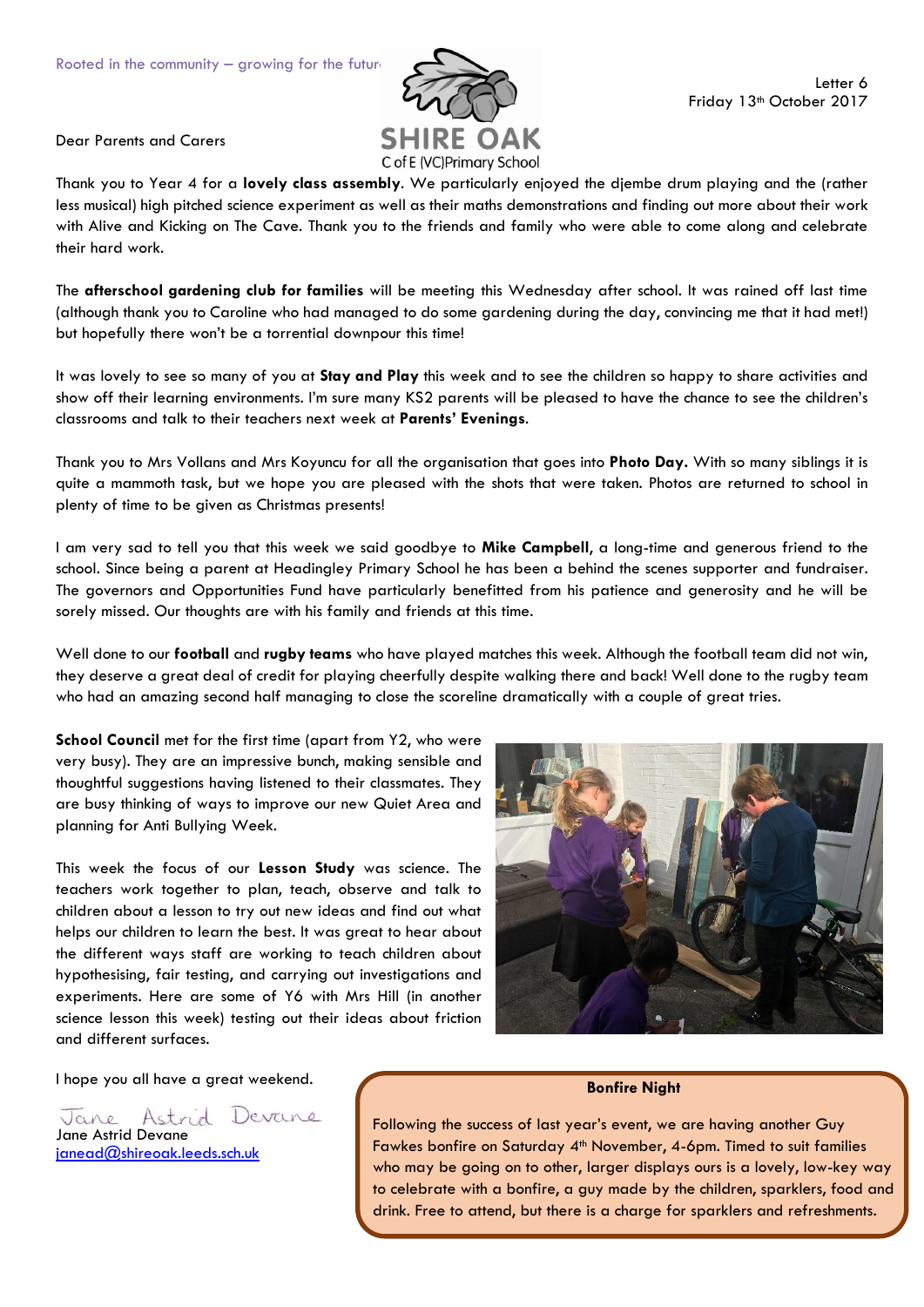## **DIARY DATES**

| Tues 17 <sup>th</sup> & Wed 18 <sup>th</sup> October                                                      | Parents and Carers Consultation evenings after school. All children have an                                  |
|-----------------------------------------------------------------------------------------------------------|--------------------------------------------------------------------------------------------------------------|
|                                                                                                           | appointment. Children in Y5 and Y6 are expected to attend with their adult.                                  |
| Thursday 19 <sup>th</sup> October                                                                         | Movie Night                                                                                                  |
| Friday 20 <sup>th</sup> October                                                                           | TRAINING DAY school closed to children TBC                                                                   |
|                                                                                                           | School closed until Sunday 29 <sup>th</sup> October for autumn half term holiday                             |
| Wednesday 1st November                                                                                    | Philosophy sessions with the university start today                                                          |
| Thursday 2 <sup>nd</sup> November                                                                         | Bun Sale run by Year 6 (Y6 please bring in cakes, children can bring up to 50p)                              |
| Thurs 2 <sup>nd</sup> & Fri 3 <sup>rd</sup> November                                                      | d:side Internet Safety sessions                                                                              |
| Friday 3rd November                                                                                       | Birthday of Guru Nanak assembly, 9am in the hall, all welcome to watch the children.                         |
| Friday 3rd November TBC<br>$\ast$                                                                         | Y5/6 Intergenerational Workshop (Headingley Memories) Grove Park Care Home                                   |
| ∗<br>Saturday 4 <sup>th</sup> November                                                                    | School Bonfire, 4-6pm. All welcome! Free entry with sparklers & refreshments to buy.                         |
| Monday 6 <sup>th</sup> November                                                                           | Anti bullying theatre show                                                                                   |
| Wednesday 8 <sup>th</sup> November                                                                        | French Day and House Team Hobby Half Day                                                                     |
| Friday 10 <sup>th</sup> November                                                                          | Y3 class assembly, 9am, all welcome.                                                                         |
| ∗<br>Friday 10 <sup>th</sup> November                                                                     | Angela Birkin, new curate at St Michael's, meeting Y1 to start a link with that class.                       |
| $\ast$<br>Friday 10 <sup>th</sup> November TBC                                                            | Y5/6 Intergenerational Workshop (Headingley Memories) Grove Park Care Home                                   |
| Mon 13 <sup>th</sup> - Fri 17 <sup>th</sup> November                                                      | Anti Bullying Week (signing the pledge, assemblies, parent workshop, etc.)                                   |
| Tuesday 14 <sup>th</sup> November                                                                         | Open Morning & display of homework 9:30 am. For current & prospective parents.                               |
| Wednesday 15 <sup>th</sup> November                                                                       | Meeting about maths for new Reception Class parents, 2pm, TBC.                                               |
| Friday 17 <sup>th</sup> November                                                                          | Stay and Play for parents/carers of Reception, Y1 and Y2 at the start of the day.                            |
| Tuesday 21st November                                                                                     | Switch on of Headingley Christmas lights 5:40pm with Christmas Carols.                                       |
| Wednesday 22 <sup>nd</sup> November                                                                       | Winter Festival of Fire, straight after school.                                                              |
| Thursday 30 <sup>th</sup> November                                                                        | Year 5 Class assembly - all welcome! 9am in the hall.                                                        |
| Monday 4 <sup>th</sup> December                                                                           | Bun Sale run by Year 5 (Y5 please bring in cakes, children can bring up to 50p)                              |
| Tuesday 5 <sup>th</sup> December                                                                          | Dress rehearsal for nativity performances in front of the other classes                                      |
| Wednesday 6 <sup>th</sup> December                                                                        | Reception, Year 1 and Year 2 Christmas nativities. 9:30am and 1:30pm                                         |
| Wed 6 <sup>th</sup> - Fri 8 <sup>th</sup> December                                                        | Robinwood Residential for the Year 6 class                                                                   |
| Tuesday 12 <sup>th</sup> December                                                                         | Carol Service at St Michael's Church 10:30am, all welcome!                                                   |
| Tuesday 12 <sup>th</sup> December                                                                         | School Christmas lunch.                                                                                      |
| Saturday 16 <sup>th</sup> January - Tuesday 2 <sup>nd</sup> January. School closed for Christmas holiday. |                                                                                                              |
| Tuesday 2 <sup>nd</sup> January                                                                           | TRAINING DAY school closed to children                                                                       |
| Friday 5 <sup>th</sup> January                                                                            | Reports to parents Y1-Y6 go home this week.                                                                  |
| Monday 8 <sup>th</sup> January                                                                            | Switched On Shire Oak Week (growth mindsets, etc.)                                                           |
| Wednesday 10th January                                                                                    | Open Morning                                                                                                 |
| Thursday 11 <sup>th</sup> January                                                                         | Year 6 class assembly                                                                                        |
| Friday 12 <sup>th</sup> January                                                                           | Stay and Play in Reception, Year 1 and Year 2 at the start of the day.                                       |
| Friday 12 <sup>th</sup> January                                                                           | Fractions Friday (fun maths day)                                                                             |
| Friday 19th January                                                                                       | Geography Fun Facts Day                                                                                      |
| Friday 26th January                                                                                       | Year 2 class assembly - all welcome! 9am in the hall.                                                        |
| Thursday 1st February                                                                                     | Stay and Play in Reception, Year 1 and Year 2 at the start of the day.                                       |
| Sunday 4 <sup>th</sup> February                                                                           | Shire Oak Sunday - joining St Michael's Church at their All Age Service, 10am.                               |
| Mon 5 <sup>th</sup> to Fri 9 <sup>th</sup> February                                                       | Reading Week will include a dress up day.                                                                    |
| Friday 9 <sup>th</sup> February                                                                           | Reception Class assembly, 9am in the hall. All welcome!                                                      |
|                                                                                                           | Saturday 10 <sup>th</sup> February to Sunday 18 <sup>th</sup> February. School closed for half term holiday. |
| Monday 19 <sup>th</sup> February<br>∗                                                                     | 'Get into STEM' (science, technology, engineering & maths) visitor for Y1/2                                  |
| Thursday 22 <sup>nd</sup> February                                                                        | TRAINING DAY school closed to children                                                                       |
| Wed 28th Feb & Thur 1st March                                                                             | Parents Evenings (&Y5/6 children)                                                                            |
| Friday 2 <sup>nd</sup> March                                                                              | Holi assembly, 9am in the hall. All welcome!                                                                 |
| Wednesday 7 <sup>th</sup> March                                                                           | Stay and Play in Reception, Year 1 and Year 2 at the start of the day.                                       |
| Wed 7 <sup>th</sup> - Friday 9 <sup>th</sup> March                                                        | Lineham Farm residential for children in Year 4                                                              |
| Friday 16th March                                                                                         | Year 5 class assembly, 9am in the hall. All welcome!                                                         |
|                                                                                                           |                                                                                                              |